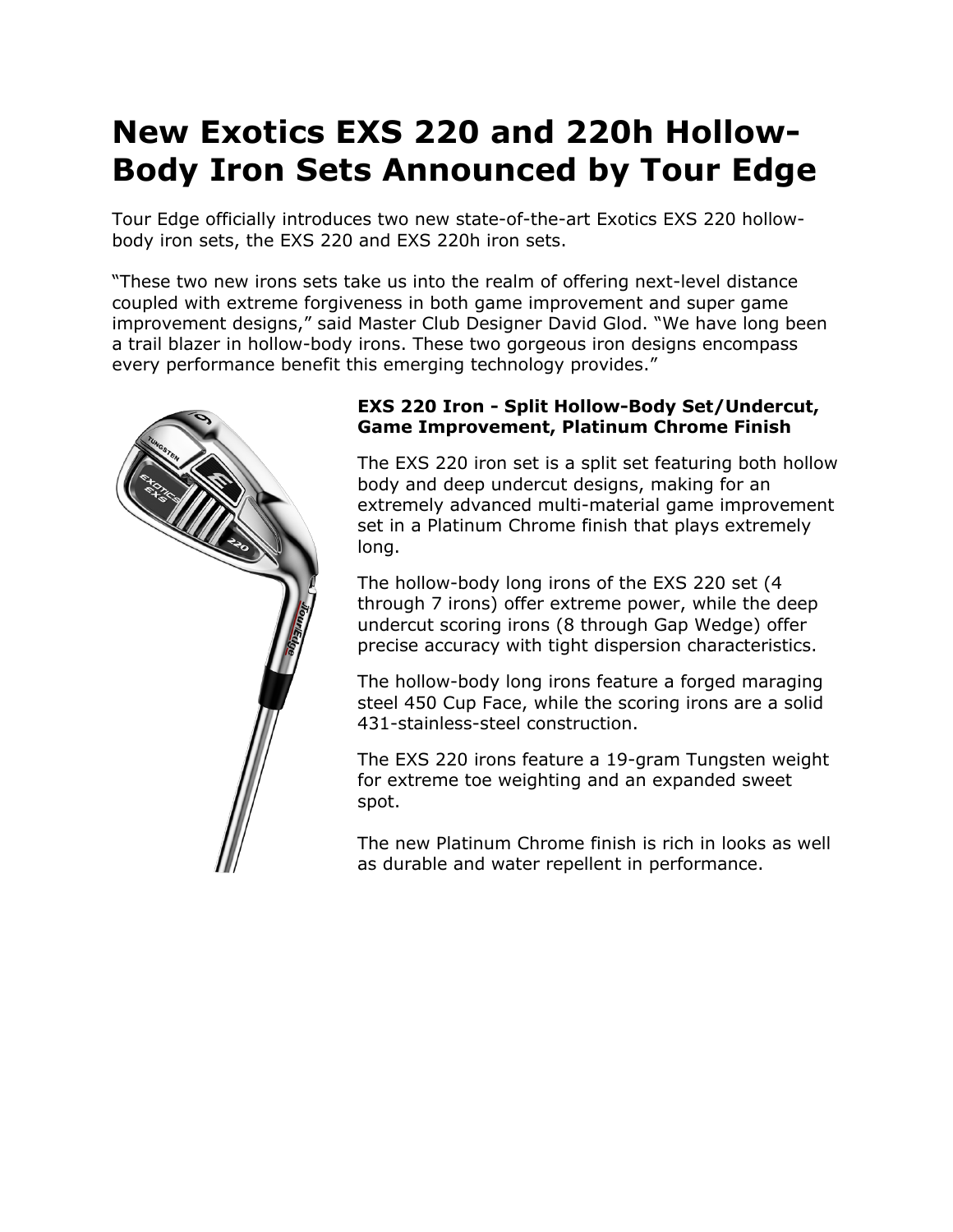# **EXS 220h Iron – Pure Hollow-Body Set, Super Game Improvement, Brushed Black Satin Finish**

The EXS 220h iron set is a completely hollow-body iron super game improvement set with a Brushed Black Satin finish made from 17-4 steel.

The 'h' in '220h' designates a hybrid iron set designed to produce the distance and forgiveness of a metalwood combined with the feel and control of a forged iron set with progressive offsets that match from club to club.

Exotics EXS 220h irons feature an extremely high Moment of Inertia (M.O.I.) and a deeper C.G. (Center of Gravity) due to its shallower face, wider sole, offering amazing forgiveness due to the expanded perimeter weighting. The Cup Face design of the EXS 220h improves ball speed off the face at impact.

To see the chosen stock shafts for the EXS 220 irons, see the SpeedTested Shafts section below that will explain how the optimal shaft for every flex and swing speed has been selected for the EXS 220 line through extensive robotic testing.



The Exotics 220 line-up will now be included in Tour Edge's unprecedented 48-hour custom delivery program for custom orders anywhere in the continental United States.

The new ultra-premium, max-performance iron sets will be featured at the 2020 PGA Merchandise Show and will be available for purchase worldwide on February 1, 2020.

They will carry a cost of \$129.99 per iron graphite, \$109.99 Steel.

# **Loaded with Tech Designed for Extraordinary Distance, Forgiveness and Feel**

- Both iron sets feature state-of-the-art SpiderWeb Variable Face Thickness technology located behind the face that acts as a web across the face to enhance the sweet spot in every direction.
- The irons also feature LaunchPad Technology, a TPE polymer housed in the internal cavity insert that has been coated with a special performance gel that absorbs shock and creates more spring effect.
- A Ramped Sole offers more relief on the heel and toe for smoother turf interaction, while a new Notch Hosel allows for easier bending +/- 4 degrees for expert custom fitting.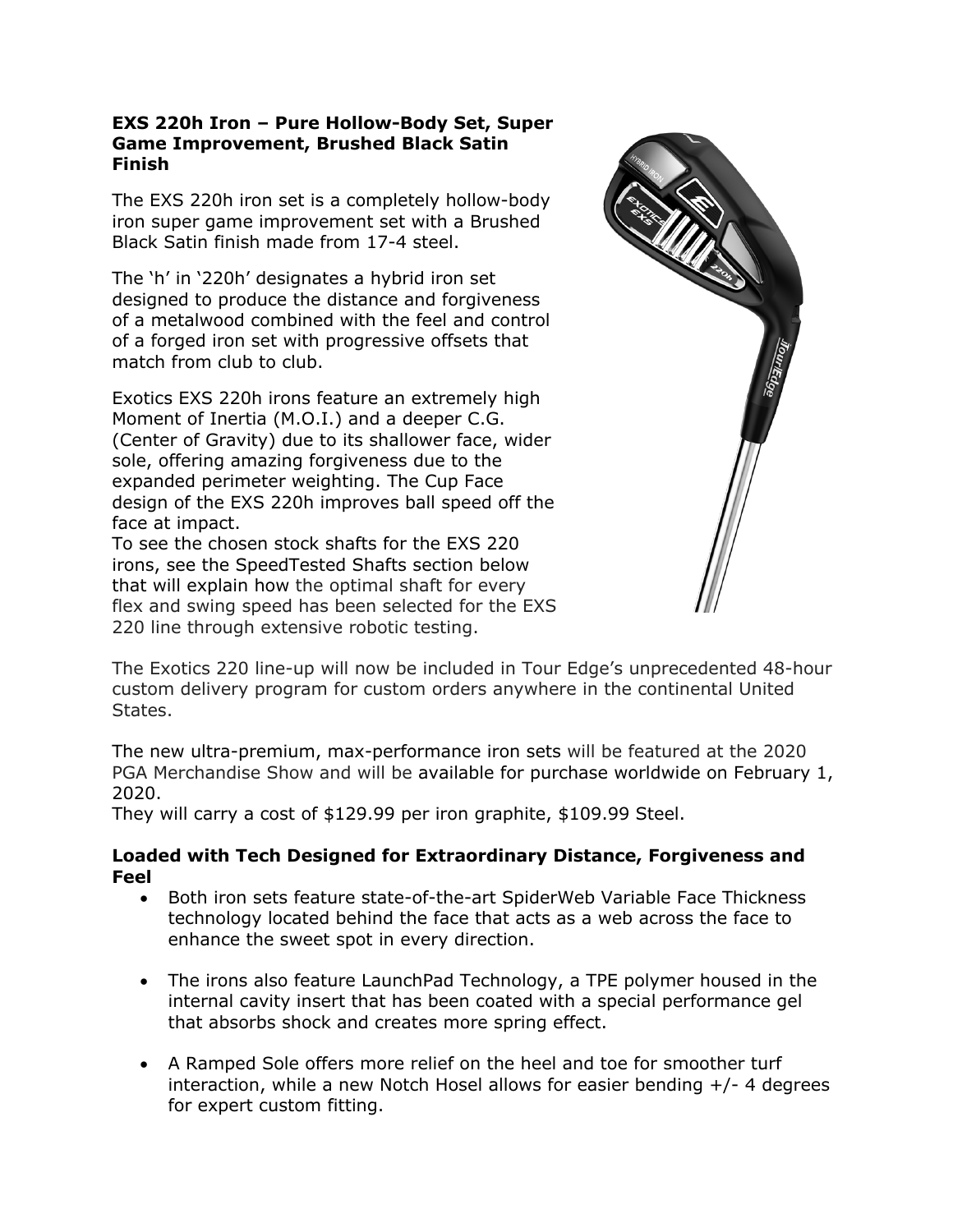• Both iron sets are Power Lofted for maximum distance gains that are designed to maintain the same launch characteristics and apex heights as traditional lofts and feature progressive offsets and blade lengths from iron to iron.



# **SpeedTested Shaft System**

Every shaft in the EXS 220 Series has been SpeedTested to find the optimal custom shaft pairing for every flex, proven by robotic testing and validated by player testing. Tour Edge R&D tested an extensive range of market-leading shafts with the Tour Edge Developmental robot (T.E.D.) to determine the best performing custom shafts for every swing flex/speed.

"This new way of looking at how to pair custom shafts is unique to the industry," said Glod. "We have invested heavily in R&D and one of the first things we did with our new in-house swing robot was to test at different speeds. This has led us to do a bit of pre-custom shaft fitting for anyone buying EXS 220."

"Our testing showed that the performance of a shaft at a certain swing speed performed much better than at another speed in almost every speed test we did," said Glod. "It made perfect sense to us to offer the best performing stock shaft per flex and speed, instead of the traditional approach of assigning one family of shafts to all flexes that perform differently at different speeds."

#### **EXS 220 and 220h SpeedTested Stock Shafts**

| 85 MPH or Below | <b>KBS TGI Tour Graphite</b> 50g Ladies   60g A-Flex |
|-----------------|------------------------------------------------------|
| 85-95 MPH       | <b>KBS TGI Tour Graphite</b> 70g Regular   80g Stiff |
|                 | <b>TrueTemper XP85</b> 85g Regular                   |
|                 | TrueTemper Elevate 95 95g Regular                    |
|                 |                                                      |

95 MPH or Above **TrueTemper XP85** 85g Stiff **True Temper Elevate 95** 95g Stiff **Project X HZRDUS Smoke Black** 80g 6.0 Stiff 80g 6.5 X-Stiff

#### **48-Hour Custom Fit Delivery**

For the first time, Exotics product will be a part of Tour Edge's unprecedented 48 hour custom fit nationwide delivery guarantee.

Exotics EXS 220 will be available with Tour Edge's 48-Hour Custom Fit Delivery program where custom fit orders from an authorized Tour Edge EXS 220 fitter arrive back to the end consumer in 48 business hours anywhere in the continental United States.